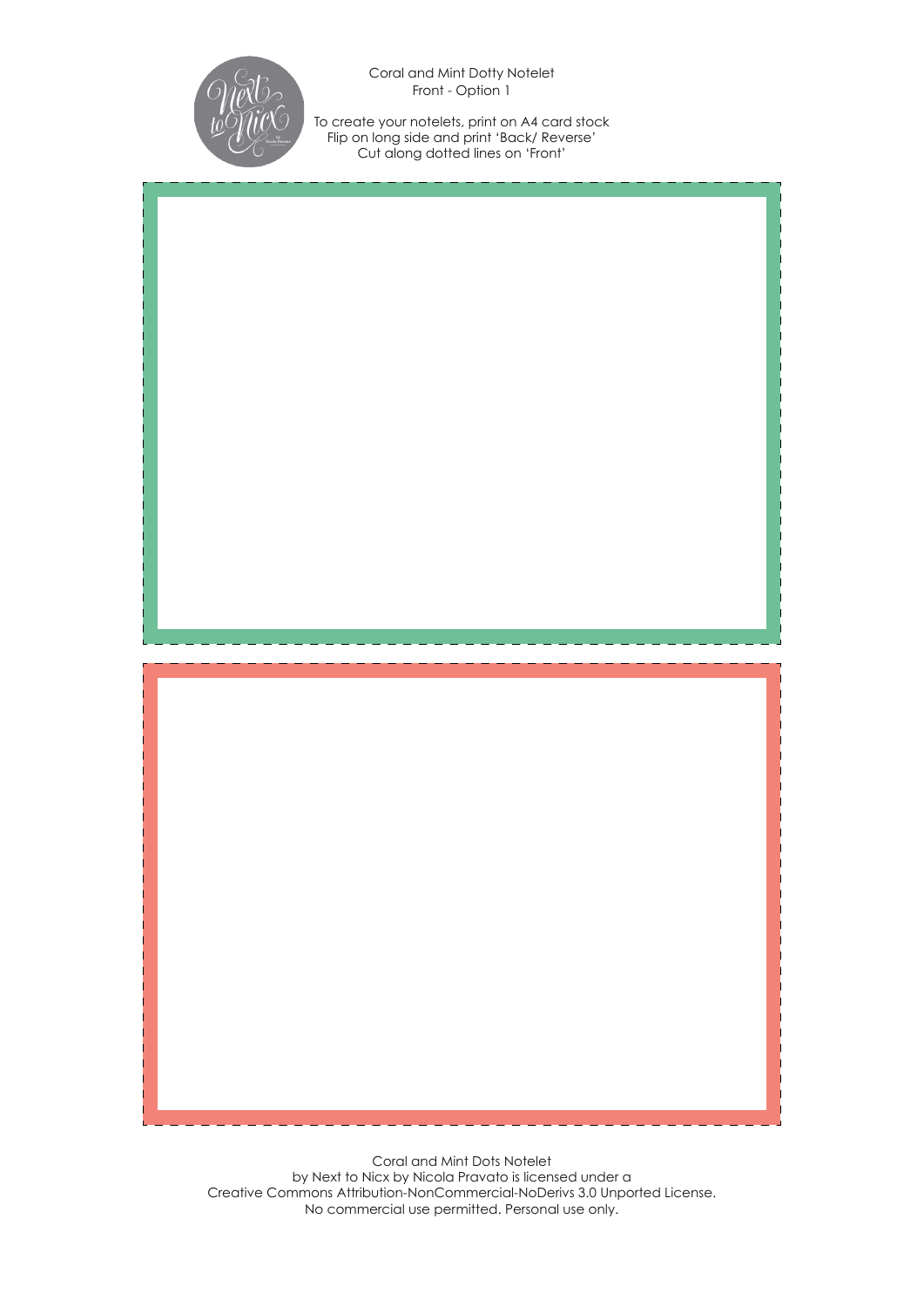

Coral and Mint Dotty Notelet Front - Option 2

To create your notelets, print on A4 card stock Flip on long side and print 'Back/ Reverse' Cut along dotted lines on 'Front'

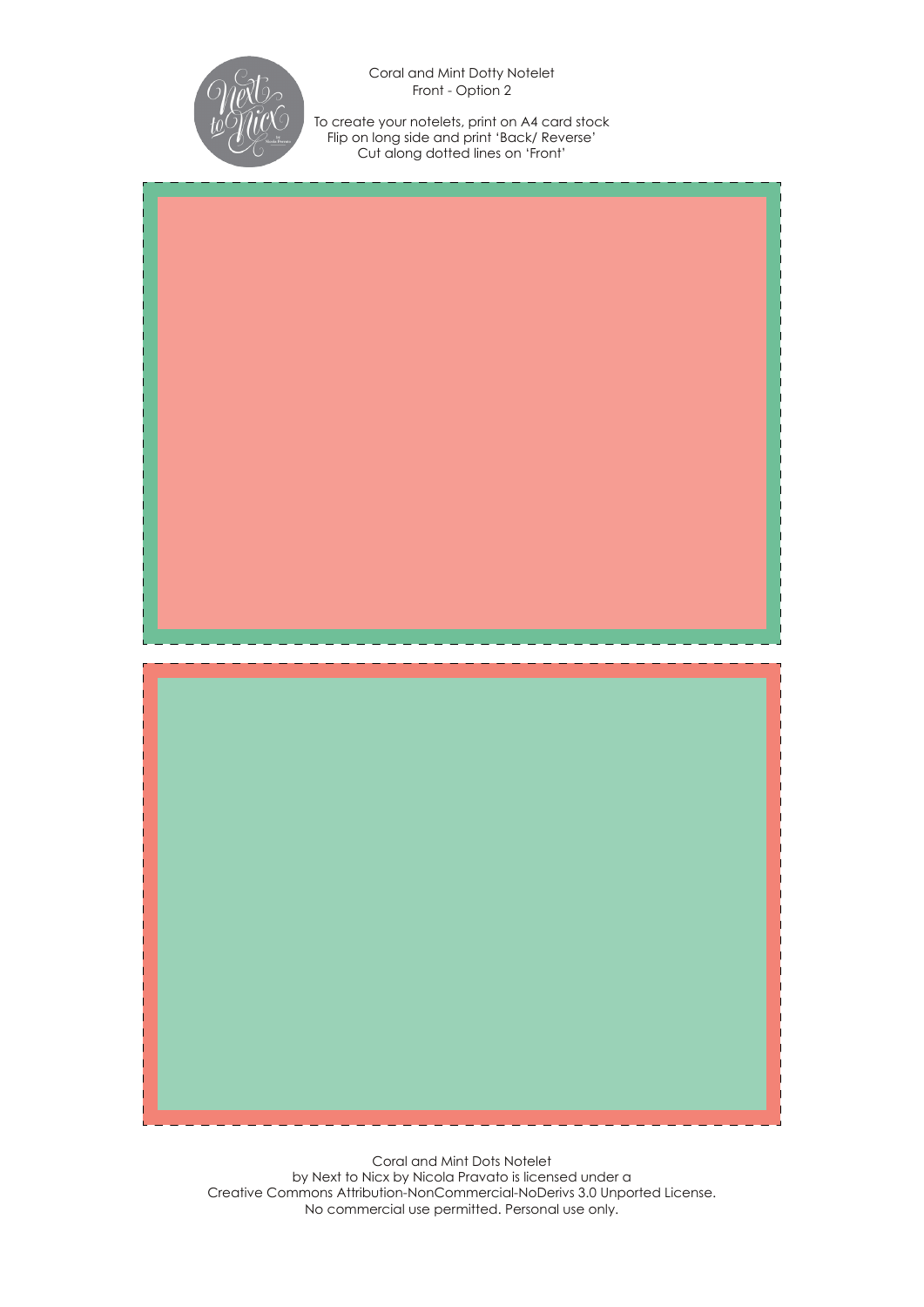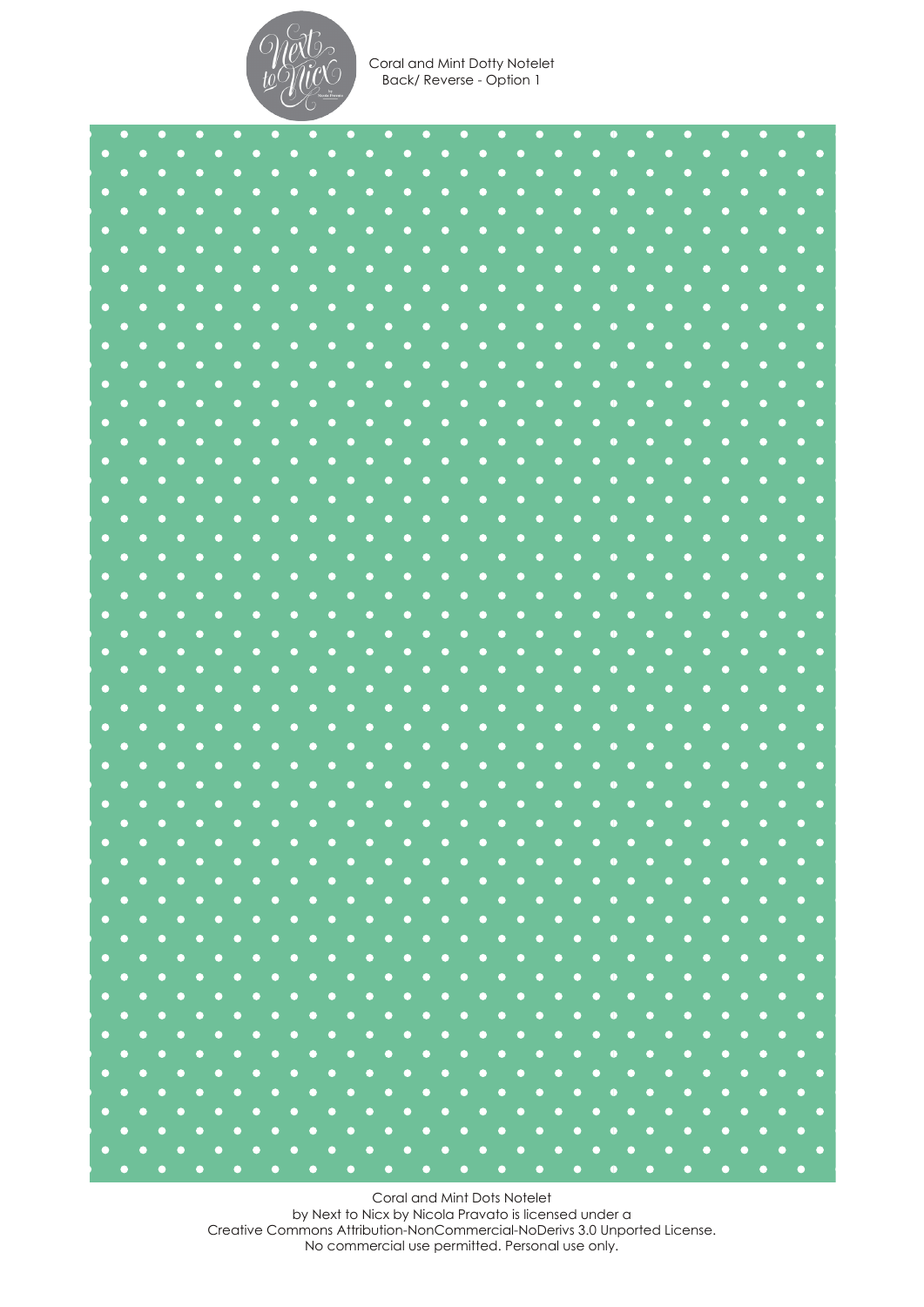